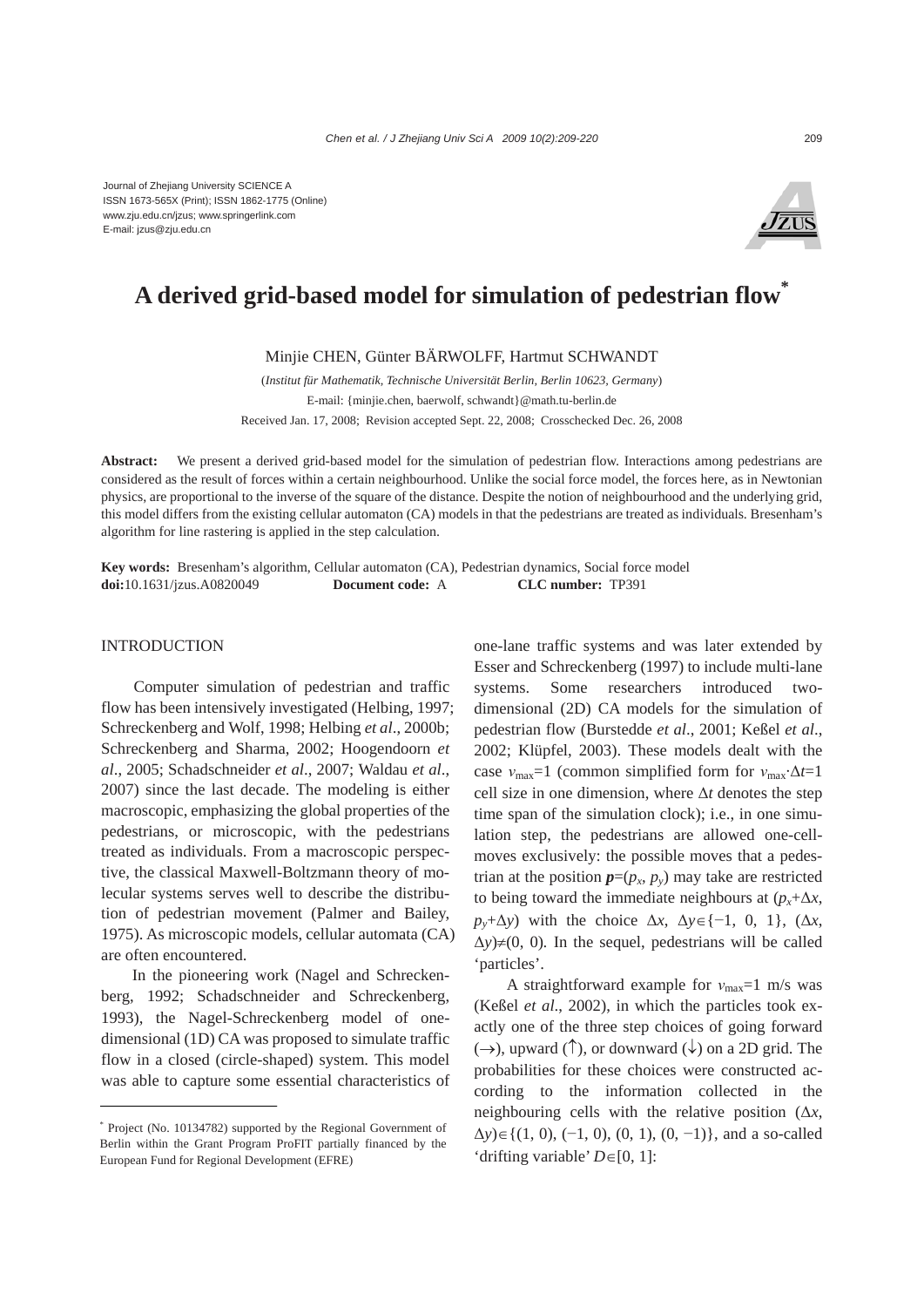$$
P(\rightarrow) = D + \frac{1 - D}{U},
$$
  

$$
P(\uparrow) = P(\downarrow) = \frac{1 - D}{U},
$$

where  $U$  is the number of unoccupied neighbouring cells. The drifting variable *D* was assumed to be an empirical control variable under different geometric circumstances, so that the relative magnitudes of the probabilities in the three walking directions can be decided in accordance with the geometry in advance.

This demands implicitly a normalization in accordance with  $\Sigma P$  (Table 1). We observe that a back-step is not allowed in this model. Additionally, the probability that a particle takes a stop as a step choice is implied to be 0; a particle takes a real stop in the simulation when denied of any movement as the result of a conflict solution in the parallel update.

**Table 1 Probabilities for the step choices according to (Keßel** *et al***., 2002)**

| U             | $P(\rightarrow)$ | $P(\uparrow), P(\downarrow)$ |             |
|---------------|------------------|------------------------------|-------------|
|               |                  | $1-D$                        | $3-2D$      |
| $\mathcal{L}$ | $1/2 + D/2$      | $1/2-D/2$                    | $3/2-D/2$   |
| 3             | $1/3 + 2D/3$     | $1/3 - D/3$                  |             |
|               | $1/4 + 3D/4$     | $1/4-D/4$                    | $3/4 + D/4$ |

In the CA model for fluid dynamics and particle transport (Chopard and Masselot, 1999), once a particle's ideal movement is known, four numbers  $p^{+1,0}$ ,  $p^{0,+1}$ ,  $p^{-1,0}$ ,  $p^{0,-1} \in [0, 1]$  (the superscripts +1, -1 and 0 stand for one positive, one negative and zero unit on the *x*-, *y*-axis respectively) can be computed with the information of local particle velocity to choose a neighboring cell as a step choice for it. For instance, when a particle should have an ideal move from position **p** to **p**+**w** with **w**=( $w_x$ ,  $w_y$ ) for  $w_x > 0$ ,  $w_y > 0$  (in this case, only  $p^{+1,0}$  and  $p^{0,+1}$  will be needed, and the other two are by original definition 0), the four numbers *p*<sup>+1,0</sup>(1−*p*<sup>0,+1</sup>), *p*<sup>+1,0</sup>*p*<sup>0,+1</sup>, *p*<sup>0,+1</sup>(1−*p*<sup>+1,0</sup>), and  $(1-p^{+1,0})(1-p^{0,+1})$  could be taken as the probabilities that a particle moves one cell in *x* direction, one cell in both *x* and *y* directions, one cell in *y* direction, or stops. An obvious advantage is that these four numbers always add up to1. Thus, this can be interpreted as an approximation on the lattice board, when the new position  $p+w$  does not correspond to a natural lattice node, which is normally the case.

Also in the CA models, the ansatz of floor fields (static and dynamic) by (Burstedde *et al*., 2001; Schadschneider, 2002; Nishinari *et al*., 2004) took into consideration the geometry of the simulation (static and time-independent) and the dynamic interactions among the particles. A combination of these two fields renders a step choice among the eight immediate neighbours.

In the present paper we wish to study the general case  $v_{\text{max}} \geq 1$ . This makes possible the downsizing of the grid cells, and consequently the particles may be considered as more than just sharing the same physical characteristics (e.g., velocity). Meanwhile, cell information in a chosen area (the generalized case for the surrounding cells, called 'neighbourhood' later) will be considered.

## **MODEL**

In our model, the geometry is defined on a 2D Cartesian grid  $\Omega$ =[0,  $l_x n_x$ ]×[0,  $l_y n_y$ ] $\subset \mathbb{R}^2$ , with  $l_x$ ,  $l_y$  and  $n_x$ ,  $n_y$  being the length, width and the numbers of the grid cells on the *x*-, *y*-axis respectively. We leave out the unit of measurement for length here to simplify the notation. In some cases, the set  $\Omega$  may be re-scaled by  $l_x$  and  $l_y$  and written in the discrete form  $\Omega = \{1, 2, ..., n_x\} \times \{1, 2, ..., n_y\}$ , as a set of grid cells. In a broader sense, the grid is not confined to be of rectangular shape.

Palmer and Bailey (1975) argued that the pedestrian velocities (in an undisturbed situation) can be considered as a normal distribution; furthermore, the average velocities of male and female pedestrians in the age group from thirty to fifty were considered to fit into the linear regressions (1.5637−0.806*x*) m/s and (1.4334−0.806*x*) m/s respectively, with a linear scale *x* between  $-1$  (for age 30) and 1 (for age 50). An estimate of the average velocity for all the particles would be

$$
\overline{v} = 1.5 \text{ m/s} \tag{1}
$$

accordingly. In the current paper, relative velocity (measured by  $\bar{v}$ ) will be used as well.

In most of the CA models (Burstedde *et al*., 2001; Keßel *et al.*, 2002), the cell size was set to be 0.4 m $\times$ 0.4 m, with a time span Δ*t*=0.3 s (Burstedde *et al*., 2001). This would correspond to an average velocity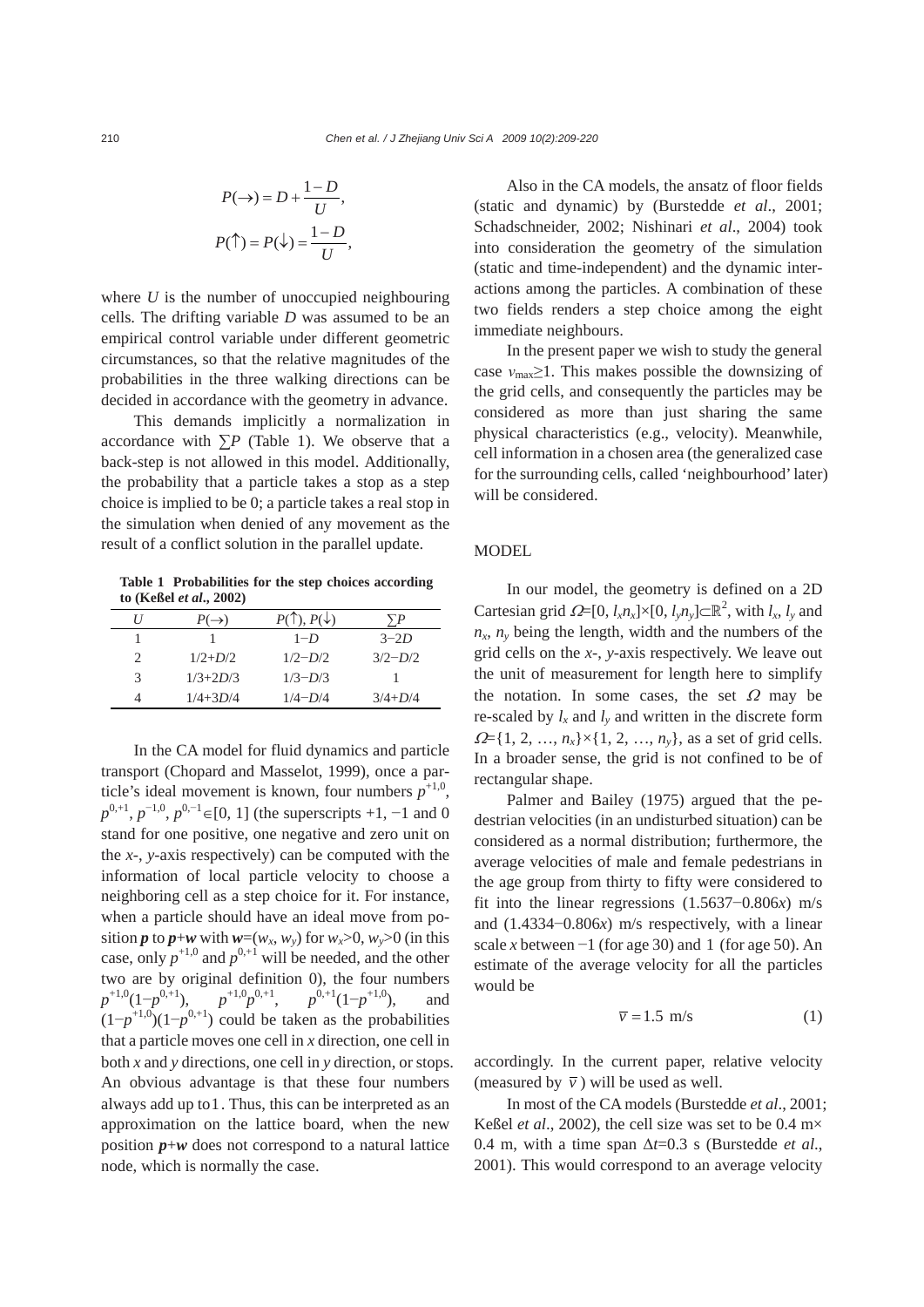of 1.33 m/s of the pedestrians. Predtetschenski and Milinski (1971) provided us with a detailed list of demanded spaces for people with different physical conditions. It was also claimed that a minimum width of 0.6 m for undisturbed movement was necessary. As a compromise, we choose  $l_x = l_y = 0.5$  m for our model, which roughly reflects the minimum space a real pedestrian claims in normal cases. We also choose a somehow larger time span, Δ*t*=1 s [The webpage http://www.humanbenchmark.com/test/reactiontime/ index.php (accessed September 22, 2008) provides us with an interesting human reaction test. According to this test, the average person needs 0.2~0.3 s reaction time for a color signal change. We assume that the reaction accounts for roughly one fourth of the time span of a simulation step.], because it is unlikely that a time span as short as 0.3 s would be enough for a real pedestrian to gather information, make his/her own decision and execute this decision. In combination with the mean velocity observed by Palmer and Bailey (1975), the time span of our choice implies a step length of  $1.5/0.5 \times 1=3$  cells. This gives rise to the investigation of *ν*<sub>max</sub>>1 m/s on the grid.

Naturally, we should request that the particles not go beyond the boundary of  $\Omega$ . We are not interested in the states of all the grid cells but the change of the states of certain grid cells by which the flow of the particles is represented. We do not give universal transition rules for all the cells; unlike the common CA models, the dynamics of the particles are considered as the result of their interactions. Additionally, we have the following basic assumptions:

(1) The contents of the cells will be called 'objects'. An empty cell is of the object type 'empty'.

(2) The particles may differ from each other. Their individual characteristics can be arbitrarily pre-configured. In general, this applies to all nonempty objects.

(3) The particles possess no *a priori* knowledge of reaching a local optimum. A single particle with a fixed destination collects the environmental information at each simulation step to make the step choice.

(4) The particles are neither 'cooperative' (to reach an overall optimum) nor 'competitive' (so that the overall optimization will be hindered by local optima).

#### **Object and neighbourhood**

A non-empty grid cell can be of one of the fol-

lowing object types:

(1) Entrance:  $i_k \in \Omega$ ,  $k=1, 2, ..., n_{\text{in}}$ ; we write  $I = \bigcup_k i_k$  as the set of all entrances.

(2) Exit (or destination):  $o_k \in \Omega$ ,  $k=1, 2, ..., n_{\text{out}}$ ; we write  $O = \bigcup_k o_k$  as the set of all exits.

(3) Repellor (or wall):  $r_k \in \Omega$ ,  $k=1, 2, ..., n_{\text{ren}}$ , which blocks the pedestrian movement; we write  $R = \bigcup_k r_k$  as the set of all repellors.

(4) Indicator (or sign board):  $s_k = (s_k, \alpha_k)$ ,  $s_k \in \Omega$ ,  $\alpha_k \in [0, 2\pi)$ ,  $k=1, 2, \ldots, n_{\text{ind}}$ ;  $\alpha_k$  as an angle gives a static influence on the particles for the ideal flow direction, which is the 'indicating' effect that *sk* has on the particles.

Examples of repellor and indicator can be found later in Fig.3. As a fixed object, an indicator can be considered as a special repellor as well; however, we assume that the 'indicating' effect (expressed by  $\alpha_k$ ) is overwhelming in this context.

(5) Particle:  $p_k$ ,  $k=1, 2, ..., n_{\text{ped}}$ , the major role of the simulation. Besides its position  $p$  on the grid  $\Omega$ , a particle *p* is associated with an entrance  $i_p \in I$ , a destination  $o_k \in O$ , an individual mass  $m_p$  and a relative velocity  $r_p$  (measured in the estimated average value  $\overline{v}$ , cf. Eq.(1)),

$$
p=(m_p, \boldsymbol{p}, \boldsymbol{o}_p, r_p). \tag{2}
$$

The mass  $m_p$  and velocity  $r_p$  can be set constant or configured to obey a certain probability distribution. Obviously, the mathematical expectation of the relative velocity  $\sum r_p/n_{\text{ped}}$  should be 1 m/s. Furthermore, we assume that the maximum velocity attainable by the particles is 300% (for this we write  $q=3$  as a constant) of this relative velocity  $r_p$ . This implies that, if we set  $r_p \in [0.5, 1.5]$ , the fastest particles move at an average velocity of 2.25 m/s and the maximum velocity, observable with these fastest particles, would reach 6.75 m/s (please compare the world record for the 100-m sprint, which is approximately 10 s). We introduce the superscript '(*n*)' to denote the *n*th time step. We may omit this superscript, when it is unambiguous in the context. Obviously, the start position  $p^{(0)}$  depends on  $i_p$ ,

$$
\pmb p^{(0)}\!\!=\!\!\pmb i_p.
$$

We write  $P = \bigcup_k p_k$  as the set of all particles.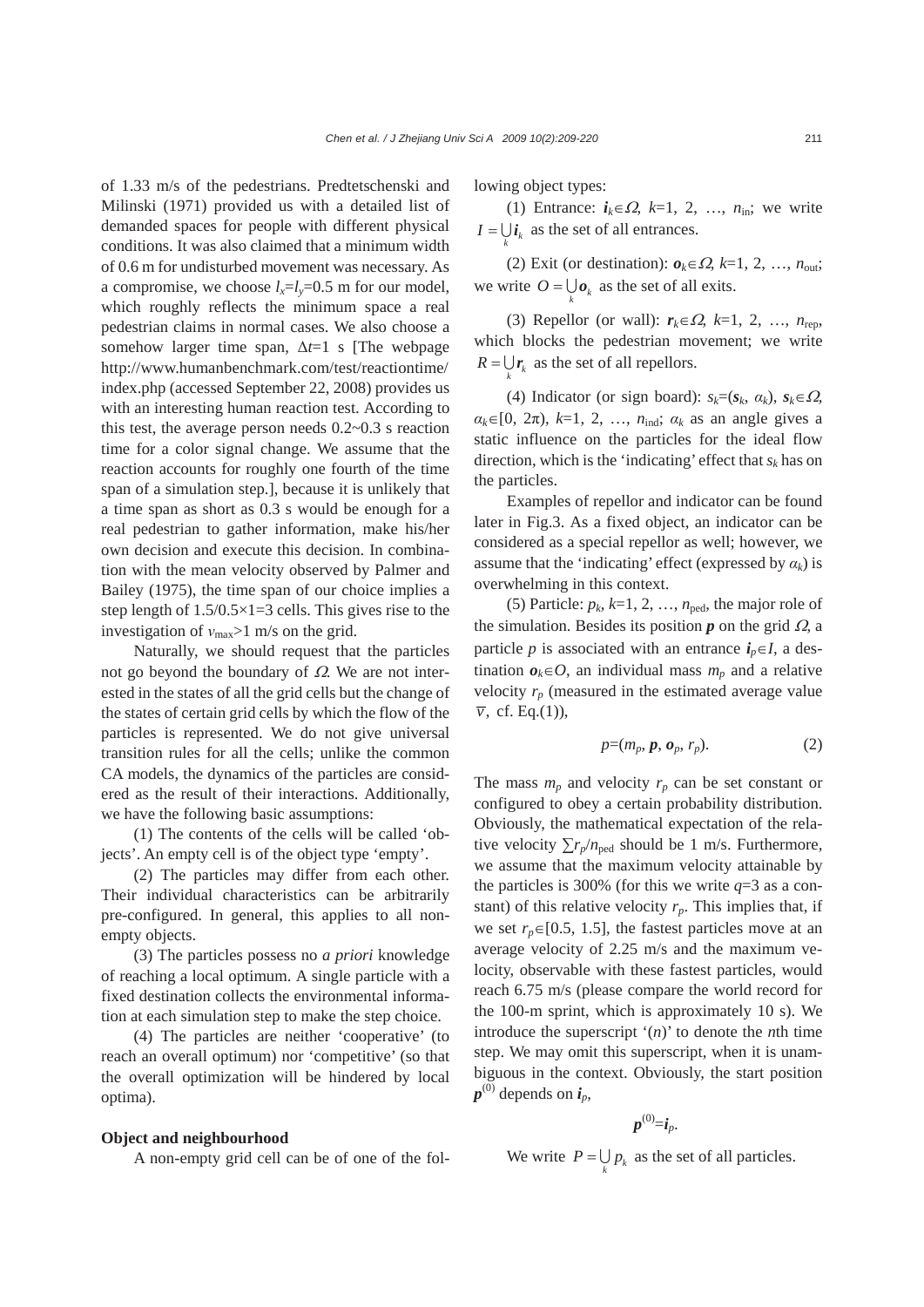The interior wall can be considered as a repellor. We assume that repellors are global, which means they have the same unconditional blocking effects on the particles.

We recognize the fact that a remote object exerts weak or merely neglectable influences on the others. Therefore, we consider the index set of relative positions within a certain distance, also called 'neighbourhood'. The Moore neighbourhood with a distance value (also called 'radius') is defined as

$$
M_r(x_0, y_0) = \{(x, y)|x-x_0, y-y_0 \in \{-r, ..., 0, ..., r\},\
$$

$$
(x, y) \neq (x_0, y_0)\},
$$

$$
(3)
$$

and the von Neumann neighbourhood as

$$
N_r(x_0, y_0) = \{(x, y) \mid |x - x_0| + |y - y_0| \in \{1, 2, ..., r\},
$$
  

$$
|x - x_0|, |y - y_0| \in \mathbb{N}\}.
$$
 (4)

In some texts, the index tuple  $(x_0, y_0)$  of the original position is not excluded from the neighbourhood. The same applies to the von Neumann neighbourhood. However, this makes no practical difference in our model.

Since real human pedestrians care more about the environmental settings in front of them than on the sides and behind them, an elliptical-shaped variant of the neighbourhood may be another choice, in which the original position  $(x_0, y_0)$  overlaps one of the foci and the particle's local moving direction lies on the major axis of this ellipse.

Fig.1 shows three simple examples of the neighbourhood. We would use the traditional variant Eq.(4) in the implementation.





(a) Moore neighbourhood (solid line) and von Neumann neighbourhood (dashed line); (b) Neighbourhood in an elliptical shape

## **Interaction and force**

The well-established social force model (Helbing *et al*., 2000a) assumed that the behaviour of the individual pedestrians was induced by the impacts (called 'social force') from the other pedestrians or objects. The social force  $f_{ij}$ , in its simplest form, of two particles *i* and *j* not touching each other, is given as

$$
\boldsymbol{f}_{ij} = A_i e^{(\boldsymbol{r}_{ij} - d_{ij})/B_i} \boldsymbol{n}_{ij} \tag{5}
$$

with positive constants  $A_i$  and  $B_i$ , where  $d_{ij}$  denotes the distance between particles  $i$  and  $j$ ,  $r_{ij}$  the sum of the radii of particles *i* and *j* ( $r_{ij}$  <  $d_{ij}$ , since the two particles do not touch each other), and  $n_{ij}$  the normalized vector pointing from the position of particle *j* to that of particle *i*. Eq.(5) shows a 'fast decay', i.e., the impact from a remote object decreases exponentially; at the same time, the integral

$$
\int_{-\infty}^{+\infty} \int_{-\infty}^{+\infty} e^{-\sqrt{x^2 + y^2}} dx dy
$$

exists (i.e.,  $2\pi$ ), which, after some parameter transformation, can be understood as the magnitude of the overall force on a particle in an unbounded region with an unbounded particle density. However, since in the current model all the interactions are considered within a certain neighbourhood, we do not request the existence of the aforesaid improper integral. We prefer, therefore, a form derived from Newtonian physics

$$
\frac{Cm_i m_j}{d_{ij}^2} \boldsymbol{n}_{ij} \tag{6}
$$

with a positive constant *C*, where  $m_i$  and  $m_j$  are the masses of the particles.

In Eq.(6), the magnitude of the force is proportional to the inverse of the square of the distance. However, this fundamental difference does not prevent Eqs.(5) and (6) from exhibiting sufficient local similarity (for a well-chosen *C* respecting *Ai*, *Bi* and  $r_{ii}$ ), see Fig.2. Eq.(6) is the abstract form of the interactions among the simulation objects in our model. In the sequel, the distance between two simulation objects will be written as the Euclidean norm  $\|\cdot\|_2$  (shortened as  $\|\cdot\|$ ) of the vectorial difference of their positions.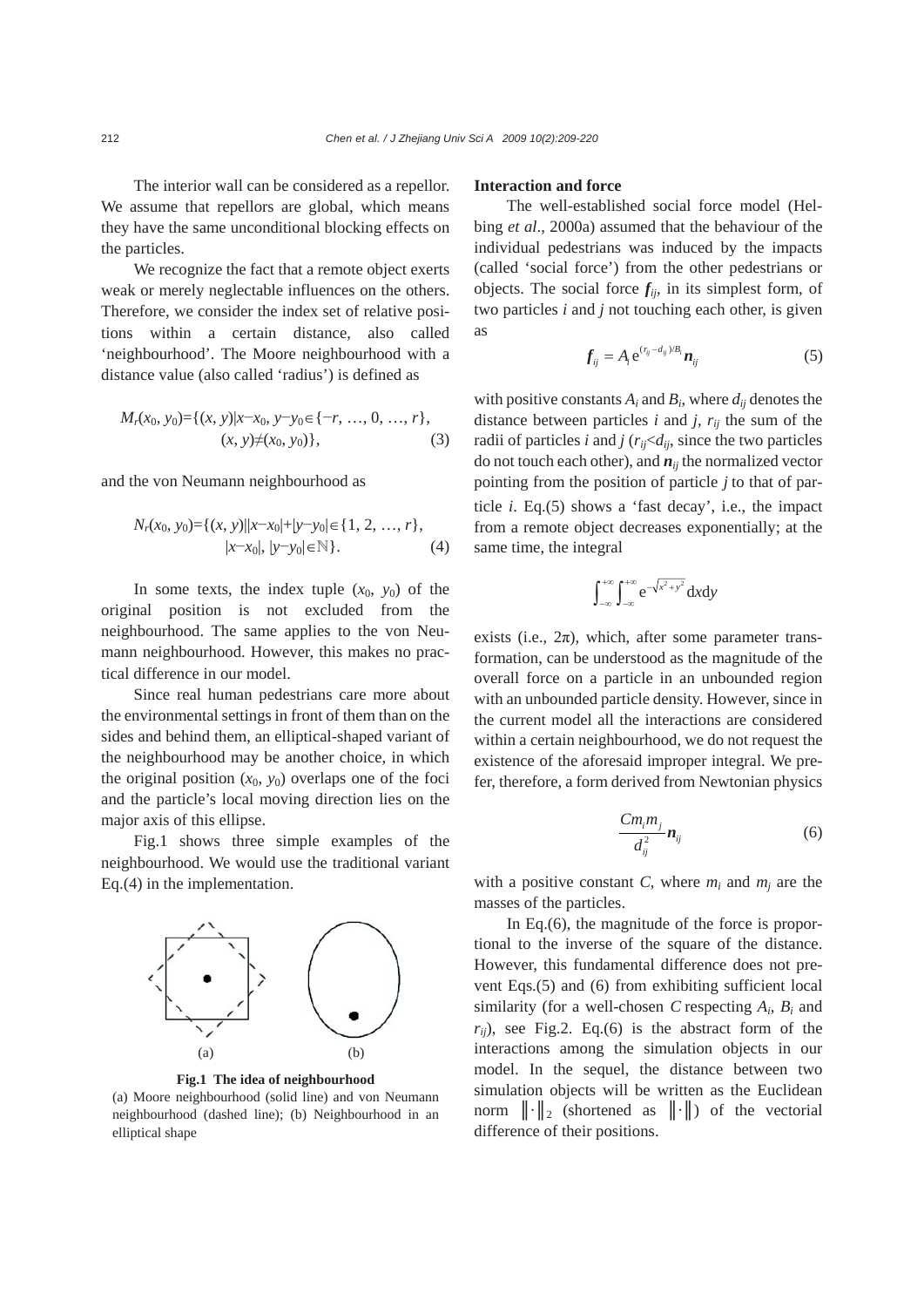

**Fig.2** The function  $y=e^{-x}$ , its translation  $y=e^{1-x}$  (a special case of Eq.(5) with  $A_i=1$ ,  $r_{ij}=B_i=1$ , and  $x=d_{ij}$ , and **the function**  $y=x^{-2}$ 

The interval between the two dashed lines can be considered as a neighbourhood in one dimension

#### **Ideal step**

The basic idea of our model is to consider the position change of a particle as the result of a mixture of external forces induced by other simulation objects within a certain neighbourhood of this particle. In most cases, real pedestrians make their decisions spontaneously only with incomplete information of the whole situation, that is, the objects in their presence. Therefore, we choose neighbourhoods with a relatively small radius in our model, and this reduces in addition computational complexity. On the other hand, we believe that in a single simulation step with a length of  $1~2$  s (in our model  $\Delta t = 1$  s), it is impossible for the pedestrians to obtain an overall and exact knowledge of the whole situation. They are guided primarily toward their destinations (the exits in the simulation model) and by additional indicators.

In the sequel, a particle's ideal step will be written as  $\Delta p$ , and by  $\overline{\Delta} p$  we denote the actual position change of this particle in the simulation. For *n*≥1, a particle with an initial velocity of  $\bar{v}^{(n-1)}$  resulting from the last simulation step experiences an ideal position change  $\Delta^{(n)} p$  governed by

$$
\Delta^{(n)}\mathbf{p} = \left\| \overline{\mathbf{v}}^{(n-1)} \right\| \cdot \mathbf{n}^{(n)} \cdot \Delta t + \mathbf{a}^{(n)} \cdot (\Delta t)^2 / 2 \tag{7}
$$

and

$$
\boldsymbol{\nu}^{(n)} = \left\| \overline{\boldsymbol{\nu}}^{(n-1)} \right\| \cdot \boldsymbol{n}^{(n)} + \boldsymbol{a}^{(n)} \cdot \Delta t \tag{8}
$$

in a simulation step of length Δ*t*, where the acceleration  $a^{(n)}$  is the result of the total force. *v* and  $\overline{v}$  denote the ideal velocity and the actual velocity, respectively.

The initial velocity  $\|\bar{v}^{(0)}\|$  (as a scalar) is set as the particle's normal velocity  $\overline{v} \cdot r$ . The general case of  $\overline{v}$  will be discussed in the next subsection. In addition, the length of the actual velocity  $v^{(n)}$  must be bounded by the particle's maximum velocity (cf. Eq.(2)). Eq.(7) results from the integration of Eq.(8).  $n^{(n)}$  is a local navigation vector in a temporary direction, under which the particle restarts its movement with the velocity (as a scalar) achieved in the last simulation step.

The unit vector  $\boldsymbol{n}$  in Eqs.(7) and (8) results from the normalization

$$
n = N / \|N\|
$$

of a navigation term

$$
N = \frac{\mathbf{0}_p - \mathbf{p}}{\left\| \mathbf{0}_p - \mathbf{p} \right\|} + \frac{c(N)}{d(s)} \cdot (\cos \alpha, \ \sin \alpha).
$$



**Fig.3 Several repellors within the Moore neighbourhood of a particle with radius 4** 

(a) The acceleration *a* induced solely by repellors, calculated later by Eq.(10); (b) *y*-component of *a* is zero; (c) An indicator (drawn with a white arrow)

This local navigation term is the sum of two vectors. The first component is the normalized vectorial difference between the exit position and the current position of the particle, which stands for a global flow direction; the second is induced by the closest—The 'closest' indicator can be considered as the maximum norm  $\|\cdot\|_{\infty}$  of all the indicators; alternatively, the 1-norm  $\|\cdot\|_1$  (average of all the indicators) is also applicable—indicator  $s=(s, \alpha)$  (or a randomly selected one in case there exist multiple indicators with the same distance) in the neighbourhood, weighted by the distance  $d(s)$  of this indicator and a further constant *c*(*N*). For this distance we have

$$
d(s) = \sqrt{\left(\frac{(s-p)_x}{l_x}\right)^2 + \left(\frac{(s-p)_y}{l_y}\right)^2},
$$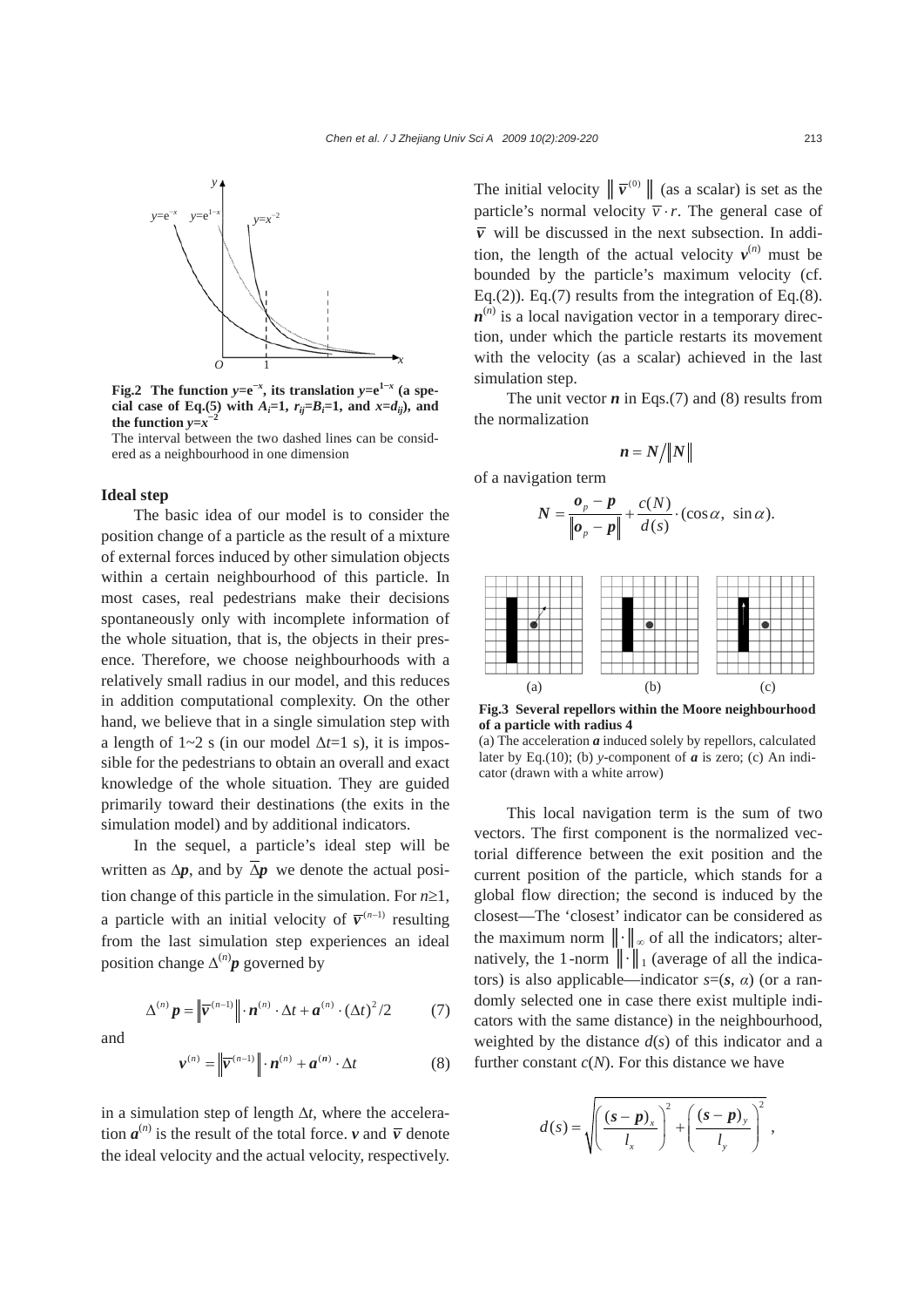with  $l_x$ ,  $l_y$  being the grid cell length and width defined earlier and  $(s-p)_x$ ,  $(s-p)_y$  being the *x*-, *y*-component of the vector *s*−*p*, respectively.

This constant *c*(*N*) is dependent on the neighbourhood *N* applied in the model,

$$
c(N) = \frac{diam(N)}{2} \cdot c_0,
$$

where *diam*(*N*) denotes the geometric diameter (which is not necessarily twice the radius, in topological sense) of the neighbourhood *N*, i.e., the largest distance between two points in *N*. In the case of the Moore neighbourhood Eq.(3), we have

$$
c(M_r) = \sqrt{2}r \cdot c_0,
$$

and for the von Neumann neighbourhood Eq.(4),

$$
c(N_r) = r \cdot c_0,
$$

where *r* is the radius of the neighbourhoods  $M_r$  and  $N_r$ ;  $c_0$  (0< $c_0$ ≤1) reflects the magnitude of the local influence of the indicators. We set  $c_0=1$  with the implication that, in a neighbourhood, the 'attraction' of the global exit  $o_p$  on the particle  $p$  can be fully compensated by an existing indicator in every case. Consequently, the exits only exert a dominant influence on the particles outside the respecting neighbourhoods.

The acceleration  $a$  in Eqs.(7) and (8) satisfies

$$
\sum f = F = m \cdot a,
$$

and, derived from Eq.(6), the acceleration term for particle *i* (positioned at  $p_i$ ) induced by the repulsive force from another particle *j* (positioned at  $p_j$ ) is therefore

$$
\frac{f_{ij}}{m_i} = \frac{Cm_j}{d_{ij}^2} \cdot \boldsymbol{n}_{ij} = \frac{Cm_j(\boldsymbol{p}_i - \boldsymbol{p}_j)}{\left\| \boldsymbol{p}_i - \boldsymbol{p}_j \right\|^3}.
$$
 (9)

Hence, the acceleration *a* resulting from the repulsive forces on *p* from other particles and repellors in its neighbourhood can be written as

$$
a = c_p \cdot \sum_{p'} \frac{m_{p'}(p - p')}{\left\|p - p'\right\|^3} + c_r \cdot \sum_{r} \frac{p - r}{\left\|p - r\right\|^3} \qquad (10)
$$

summing up the impacts induced by all the other particles  $p' \in P$  and repellors  $r \in R$  in the neighbourhood of p, with proper constants  $c_p$ ,  $c_r > 0$  ( $c_p = C$  in Eqs.(6) and (9)) parameterizing the 'hardness' of pedestrian and repellor, respectively. Apparently,  $\overline{m} \cdot c_n < c_r$  holds, with  $\overline{m}$  being the average mass of the particles.

We observe the real world phenomenon of grouping that people tend to be influenced by those with the same (or a similar) destination. For a particle  $p$ , let  $p'$  be a particle in its neighbourhood. The simplest case is

$$
\boldsymbol{o}_p = \boldsymbol{o}_{p'},\tag{11a}
$$

which says that *p* and *p*′ have the same destination. In Fig.4a we see two particles with similar local directions but the condition Eq.(11a) is not fulfilled. On the other hand, since  $p \neq p'$ , it is obvious that the area  $\Omega$ can be divided into  $\Omega_1$  and  $\Omega_2$  by the straight line through  $p$  and  $p'$ . We now replace Eq.(11a) by a weaker variant

$$
\boldsymbol{o}_p
$$
 and  $\boldsymbol{o}_{p'}$  are in the same subarea  $\Omega_1$  and  $\Omega_2$  (11b)

to determine whether *p* and *p*′ have similar destinations to prompt a grouping effect.



**Fig.4 Two examples of grouping effect**  (a) *p* and *p*′ have similar local directions but different destinations; (b)  $p$  and  $p'$  fulfill the condition Eq.(11b)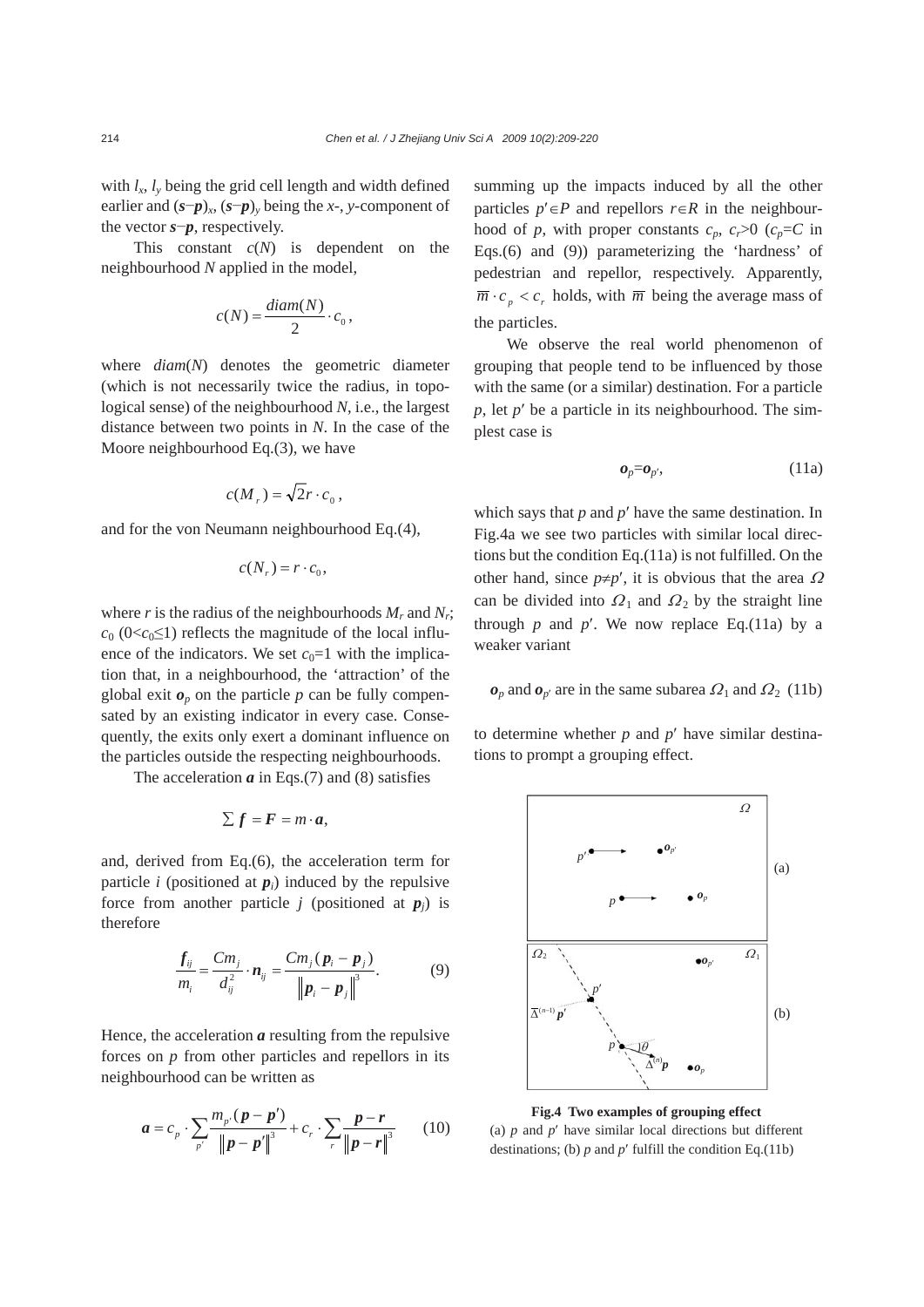Let  $n\geq 1$ . Let  $\overline{\Delta}^{(n-1)} p'$  denote the last actual simulation step of *p*′. It is reasonable to think that the influence on *p* depends on the following factors (The superscript  $(n)$  denoting the simulation step is omitted for simplicity): (1) as usual,  $m_{p'}$ , the mass of this neighbouring particle p'; (2) the angle  $\theta$  (0≤ $\theta$  $\lt$  $\pi$ ) between the vectors  $\overline{\Delta}^{(n-1)} p'$  and  $\Delta^{(n)} p$ , i.e., the last actual moving direction of *p*′ and the current ideal moving direction of  $p$ ; (3) the length of the last actual step  $\overline{\Delta}^{(n-1)}$  *p'* of *p'*, which relates to the temporary velocity of *p*′; (4) the current distance  $||p-p'||$  between particles *p* and *p*′.

Thus, the grouping effect can be formulated as

$$
\boldsymbol{a}_{g} = c_{g} \cdot \sum_{p'} \frac{m_{p'} f(\boldsymbol{\theta})}{\left\| \boldsymbol{p} - \boldsymbol{p'} \right\|^{2}} \cdot \frac{\overline{\Delta}^{(n-1)} \boldsymbol{p'}}{\left\| \overline{\Delta}^{(n-1)} \boldsymbol{p'} \right\|}
$$
(12)

summing up the impacts induced by the particles *p*′ in the neighbourhood fulfilling Eq.(11a) or Eq.(11b), with a certain constant  $c_g > 0$ .  $f(\theta)$  can be set as

$$
f(\theta) = \begin{cases} \cos \theta, & 0 \le \theta < \pi/2, \\ 0, & \text{otherwise.} \end{cases}
$$
 (13)

The second case in Eq.(13) says that *p* is not to be affected by  $p'$ , if the angle  $\theta$  between their positions is sufficiently large (no less than  $\pi/2$ , that is to say, the particles have obviously different destinations).

To include the grouping effect in the model, we may simply set

$$
a:=a+a_{\rm g}.
$$

Nishinari *et al*.(2004) mentioned a so-called 'inertia effect' claiming that the particles always try to keep their velocities and directions as long as possible. This could be simulated somehow by

$$
a_{i} = \frac{4m_{p}f(\mathcal{G})}{\left\|p^{(n)} - p^{(n-1)}\right\|^{2}} \cdot \frac{\overline{\Delta}^{(n-1)} p}{\left\|\overline{\Delta}^{(n-1)} p\right\|},
$$
(14)

where  $c_i$ >0 is a constant of similar magnitude as  $c_g$  in Eq.(12).  $\theta$  denotes the angle between the vectors  $\overline{\Delta}^{(n-1)}$  *p* and  $\Delta^{(n)}$ *p*, i.e., the last actual moving direction and the current ideal moving direction of *p*. A closer look at Eq.(14) reveals that  $||p^{(n)}-p^{(n-1)}||^2/4$  is the square of the difference between particle *p*'s actual position and its position averaged in the last simulation step, since

$$
\frac{1}{2}\left\|\boldsymbol{p}^{(n)}-\boldsymbol{p}^{(n-1)}\right\|=\left\|\boldsymbol{p}^{(n)}-\frac{1}{2}(\boldsymbol{p}^{(n)}+\boldsymbol{p}^{(n-1)})\right\|.
$$

However, this effect is not included in our model, since in the governing equations of the particle motion Eqs.(7) and (8), acceleration and velocity have already been considered. On the other hand, the time span  $\Delta t = 1$  s we choose is sufficiently large, in which the pedestrians gather the necessary information from the surroundings, make decisions and move accordingly.

#### **Real step and Bresenham's algorithm**

The most studied case  $v_{\text{max}}=1$  m/s deals with a position change  $\Delta p = \{(1, 0), (-1, 0), (0, 1), (0, -1)\}.$ Sometimes it even includes diagonal movements, i.e., further step choices from the set  $\{(1, 1), (1, -1), (-1,$ 1),  $(-1, -1)$ . In this case, the particle must cover approximately 41% (0.41  $\approx \sqrt{2} - 1$ ) more space than that in a usual step along the *x*- or *y*-axis. This manifests a substantial relative difference. In our model, the steps will be approximated on the grid to minimize this relative difference.

Originally, the algorithm of Bresenham for a straight line (Black, 2004) was used for digital plotting. This algorithm assumes that the path of two adjacent points is composed of the mesh points nearest to the desired line segment. Similarly, on the grid  $\Omega$ , starting with the position  $p_1=(x_1, y_1)$  and ending with the position  $p_2=(x_2, y_2)$ , the cells closest to the moving direction can be determined by the algorithm.

We consider the nontrivial case  $\Delta p \neq (0, 0)$  of an ideal step given by Eq.(7), from position  $p_1=p^{(n-1)}$  to position  $p_2 = p^{(n)}$ . By Eq.(8), the ideal velocity  $\nu$  is known in addition.

If the particles are dense to a certain level in the simulation system, conflicts among them tend to take place. In this case, there exists a first blocking position  $p<sub>b</sub>$ , and the particle in motion can proceed to position *p*a just before being blocked for further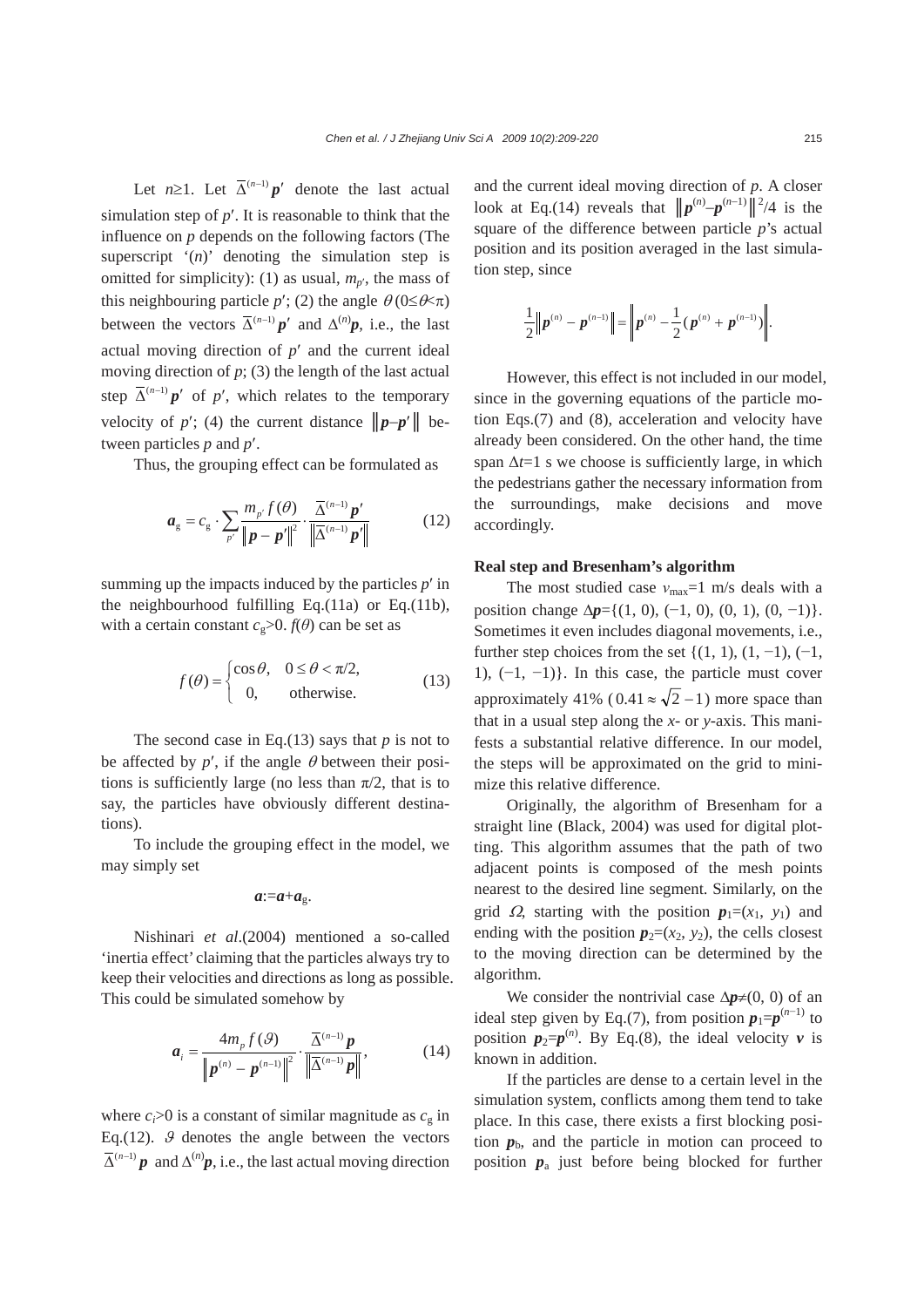movement (Fig.5). If such a conflict takes place, we reset the velocity on a linear scale from**0** to its ideal value *v*, that is,

$$
\nu := \frac{\left\| p_1 p_a \right\|}{\left\| p_1 p_2 \right\|} \cdot \nu, \tag{15}
$$

in relation to the length of its advancement on the grid. Obviously, the real step of the particle is then  $\overline{\Delta} p = p_{\scriptscriptstyle A} - p_{\scriptscriptstyle I}$ .



**Fig.5 The cells which a particle should go through** from position  $p_1=(x_1, y_1)$  to  $p_2=(x_2, y_2)$  using Bresen**ham's algorithm for a straight line**  The cell at  $p<sub>b</sub>$  is blocked by some other object

Furthermore, we notice that the velocity of a particle *p* is bounded by its maximum defined in Eq.(2). Thus for the actual velocity  $\overline{v}$ , we have

$$
\overline{\mathbf{v}} = \min\left(\|\mathbf{v}\|, \ \overline{\mathbf{v}} \cdot \mathbf{r}_p \cdot \mathbf{q}\right) \cdot \frac{\mathbf{v}}{\|\mathbf{v}\|},\
$$

with  $\overline{v}$  given in Eq.(1),  $r_p$  in Eq.(2), and  $q=3$  as a constant factor in the model.

**Comment 1** Eq.(8) describes an undisturbed velocity change from position  $p_1$  to position  $p_2$ , with the actual velocity in the last simulation step as the lower bound. However, when we take into consideration the possible conflict, we choose to set this lower bound in Eq.(15) as 0. Considering the case of  $p_2$  as a blocking position in Fig.5, the particle is fully blocked in the current step. It is understandable that the new velocity becomes **0**.

**Comment 2** In the implementation (for Bresenham's algorithm, see Appendix), the quotient  $||p_1 p_2||/||p_1 p_2||$  in Eq.(15) can be replaced by  $(i-1)/dx$ .

**Comment 3** A hardware-near implementation of a Bresenham's algorithm can be undertaken for a given

*ν*max by saving up the pre-computed paths as lists of the grid points for all possible Δ*p*'s.

**Comment 4** In the implementation, the particles may be given a further choice (but with a proper probability) of a small 'random walk', i.e., the movement toward one of the direct neighbouring and accessible cells, when it is blocked by other particles.

#### **Update scheme**

Two popular update schemes are 'parallel update' and 'random sequential update' (Keßel *et al*., 2002). In the parallel update, the particles undertake a 'virtual' step at the same time. In the case of a multiple occupation of a single cell, additional mechanisms are to be applied to select a 'winner' from the virtually occupying particles. All the 'loser' particles stay at their original positions. In the random sequential update, probabilities of all potential steps for all particles will be calculated based on the static and dynamic floor fields and, accordingly, the particles' step choices can be made (Burstedde *et al*., 2001; Schadschneider, 2002; Nishinari *et al*., 2004).

In our model, we sort the particles into a sequence by their velocities and the particles will be processed in this sequence. This has the same effect as 'the quicker one makes the move first'. Another choice is to associate every particle *p* with a dynamic distance value, e.g., the local distance to its destination cell at  $o_p$ . After every simulation step, all the particles can be sorted by this distance value.

In case of a velocity larger than one cell per step, it would be theoretically necessary to verify the accessibility of all the cells along the path, because these cells can be on the computed paths of other particles in the same simulation step. This can be computationally unfavourable. In applying our sequential update, we check the accessibility of these cells according to the computation of the last step. If a parallel update is applied, the small possibility that there could be additional blocking points on the path because of the state change of some cells in the same simulation step cannot be fully excluded. This possibility becomes noticeable for a large *ν*<sub>max</sub>. On the other hand, extreme *ν*max values would be unrealistic for the model, considering the geometric construction of the grid (the reader may recall that a velocity of five cells per step corresponds to a walking speed of 2.5 m/s and  $r_p = 5/3$ ).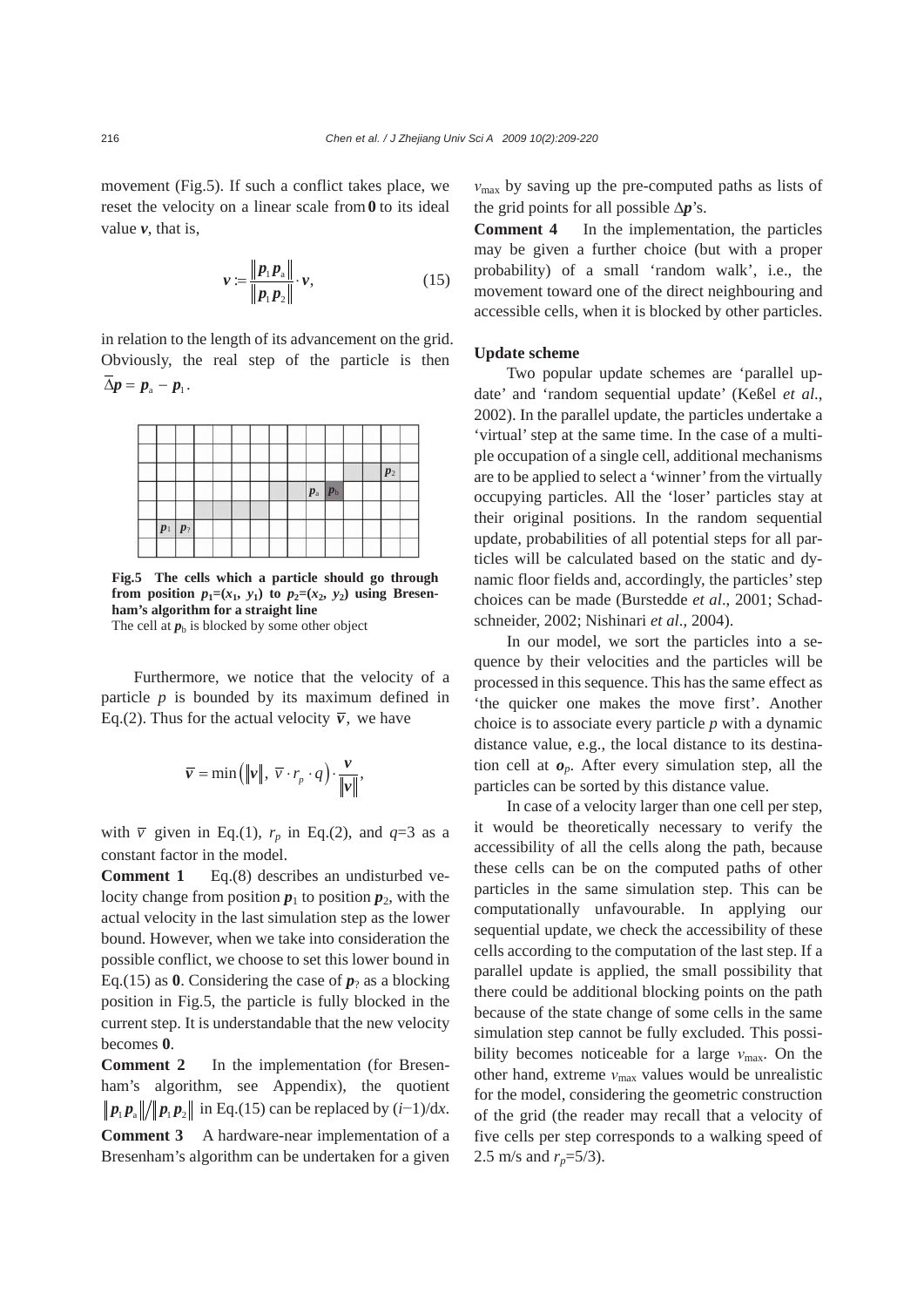## **Parameter choice**

In Eq.(5), the social force model (Helbing *et al*., 2000a) was configured as  $A_i=2000 \text{ N}, B_i=0.08 \text{ m}, \text{ and}$  $r_{ii}=0.6$  m (as the mathematical expectation of a uniform distribution).  $\overline{m}$ , the average mass of the pedestrians, was assumed to be 80 kg. In this subsection we sometimes leave out the units of measurement for simplicity. Assuming  $m_i = m_j = \overline{m}$  for simplicity, we consider the function

$$
C(d) = \frac{d^2}{80^2} \cdot 2000 e^{(0.6-d)/0.08} \quad \text{for } d > 0.6,
$$
 (16)

and the integrals

$$
S(d; a, b) = \int_{a}^{b} C(d) \cdot \frac{80^{2}}{x^{2}} dx \text{ for } 0 < a < b,
$$
  

$$
S_{\text{SFM}}(a) = \int_{a}^{+\infty} 2000 e^{(0.6-x)/0.08} dx \text{ for } a \ge 0.6,
$$

as the total sums in the 1D case. As for Eq.(16), Eqs.(6) and (5) share the same value locally at *d* (letting  $C=C(d)$ ; *d* is required to be larger than 0.6, since Eq.(5) requests that the two pedestrians do not touch each other, i.e.,  $d>r_{ij}$ . After simplification, we have

$$
S(d; a, b) = 802 \cdot C(d) \cdot [-1/x]_{x=a}^{x=b},
$$
 (17)

$$
S_{\rm SFM}(a) = 160 \,\mathrm{e}^{7.5 - 12.5a}.\tag{18}
$$

In Eq.(18), *a* is the lower bound of the distance of two particles for which the interaction will be considered.  $S_{SFM}(a)$  decreases at a considerable rate for small *a*:  $S_{\text{SFM}}(0.6)=160$ ,  $S_{\text{SFM}}(0.8) \approx 13.1$ ,  $S_{\text{SFM}}(1) \approx$ 1.08,  $S<sub>SEM</sub>(1.5)≈0.00208$ , and so on. Our impression is that  $A_i$  might have been slightly too large and  $B_i$  too small; on the other hand, it can be argued that the model of (Helbing *et al*., 2000a) was used for evacuation scenarios of high particle densities so that the interactions among particles within small distances should be given preferential consideration. In Eq.(17), *a* and *b* characterize the neighbourhood in the 1D case; a typical choice would be *a*=0.5 (one cell size in 1D, unit of measurement omitted), *b*=10*a*, and thus  $[-1/x]_{x=a}^{x=b}$  =1.8 (The contribution of *b* is relatively small, e.g., for  $b=5a$ ,  $\left[-1/x\right]_{x=a}^{x=b}$  turns out to be 1.6). Combining Eq.(17) with Eq.(16), we have

$$
\frac{S(d; 0.5, 5)}{80^2 \cdot 1.8} = C(d) = \frac{d^2}{80^2} \cdot 2000 e^{(0.6-d)/0.08}.
$$

We recall that the solution of this equation is where Eqs.(6) and (5) share the same function value locally (Fig.2). We list some possible configurations for different *S*(*d*; 0.5, 5) values in Table 2.

|  |  |  |  | Table 2 Some possible parameter configurations |
|--|--|--|--|------------------------------------------------|
|--|--|--|--|------------------------------------------------|

| S(d; 0.5, 5) | C(d)     | Numerical solution for d |
|--------------|----------|--------------------------|
| 10           | 0.000868 | 1.080                    |
| 25           | 0.002170 | 0.997                    |
| 40           | 0.003470 | 0.952                    |
| 50           | 0.004340 | 0.931                    |
| 75           | 0.006510 | 0.891                    |
| 100          | 0.008680 | 0.863                    |

For *d*=1 m [the original configuration of (Helbing *et al.*, 2000a)], *C*(*d*)≈0.002 N⋅m<sup>2</sup>/kg<sup>2</sup>; at the same time,  $C(d) = 0.004 \text{ N} \cdot \text{m}^2/\text{kg}^2$  corresponds to an *S*(*d*; 0.5, 5) somewhere in the interval (40, 50) and *d* is roughly 0.94 m. [0.002, 0.004] seems to be a reasonable range for  $c_p = C=C(d)$ . Some of the test results of different configurations are given in Table 3 and Fig.6.

**Table 3 Results from some test cases**

| Case | Radius<br>r    | $c_p$ | $c_r / \overline{m}$ | $c_{\rm g}$ | $n_{\text{ped}}$<br>(final) |
|------|----------------|-------|----------------------|-------------|-----------------------------|
| (a)  | $\overline{0}$ |       |                      |             | 360                         |
| (b)  | 3              | 0.002 | 0.006                | 0.001       | 377                         |
| (c)  | 3              | 0.002 | 0.006                | 0.001       | 112                         |
| (d)  | 3              | 0.004 | 0.008                | 0.002       | 79                          |
| (e)  | 3              | 0.003 | 0.010                | 0.001       | 109                         |
| (f)  | 5              | 0.003 | 0.010                | 0.001       | 2.11                        |

In test case (a), since the von Neumann neighbourhood radius *r* was set to be zero, the constants  $c_p$ ,  $c_r$  and  $c_g$  became irrelevant for the simulation, and the overall behaviour tended to be chaotic—the somehow 'blind' behaviours of the particles induced a high particle density in the simulation and this caused further conflicts among the particles and a higher particle density in return. In test case (b), the neighbourhood radius was set as 3, and the repulsive effect of the repellors can be easily identified.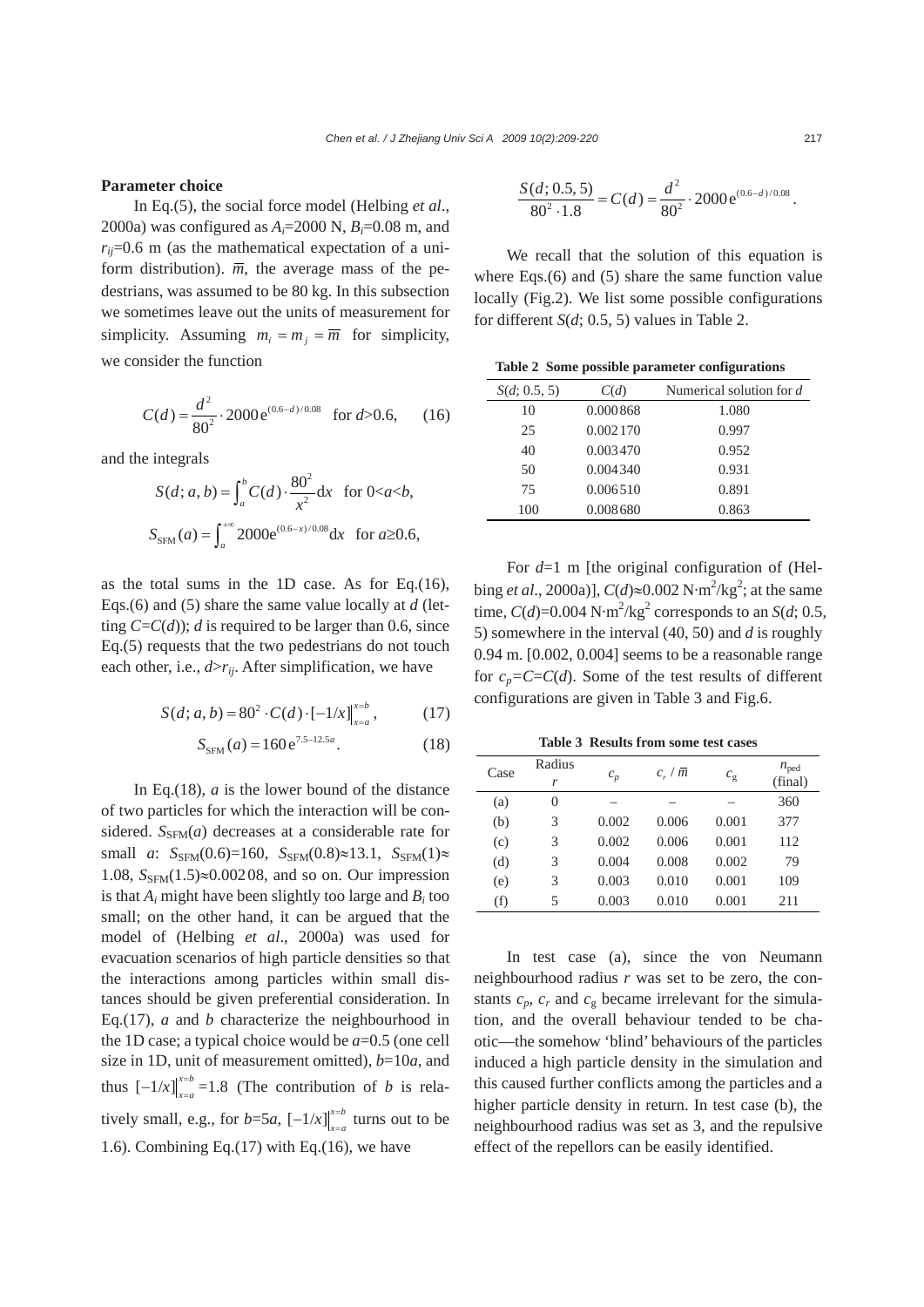

**Fig.6 Screenshots of the test cases in Table 3 of three entrances and three exits** 

Entrances (in dark grey), exits (in light grey) and repellors (in black) are drawn in rectangular shape. Indicators are drawn in grey with a small line segment giving the direction. Cases (a) and (b) have the identical geometry; the same is for (c), (d), (e) and (f). The second geometry (cases  $(c) \sim(f)$ ) differs from the first one (cases (a) and (b)) in that some of the repellors are replaced by indicators. Particles, drawn in filled circles, were produced at the entrances and associated with a randomly selected exit. The contour of the neighbourhood (when the neighbourhood radius is larger than 0) can be identified on the corner. All six simulation tests ran for 300 steps

Test cases (c), (d) and (e) were configured with the same neighbourhood radius but slightly different  $c_p$ ,  $c_r$  and  $c_g$  constants. In these three test cases, the simulation ran smoothly (in the sense of particle density, which is the balanced result of flow-in at the entrances and flow-out at the exits). Test case (d) exhibited the lowest particle density, and the particles in the simulation were generally closer to the exits than in other test cases. A larger von Neumann neighbourhood radius of 5 caused congestion in test case (f). A more refined parameter calibration may be possible when the simulation is tested on a global level and compared with statistical data.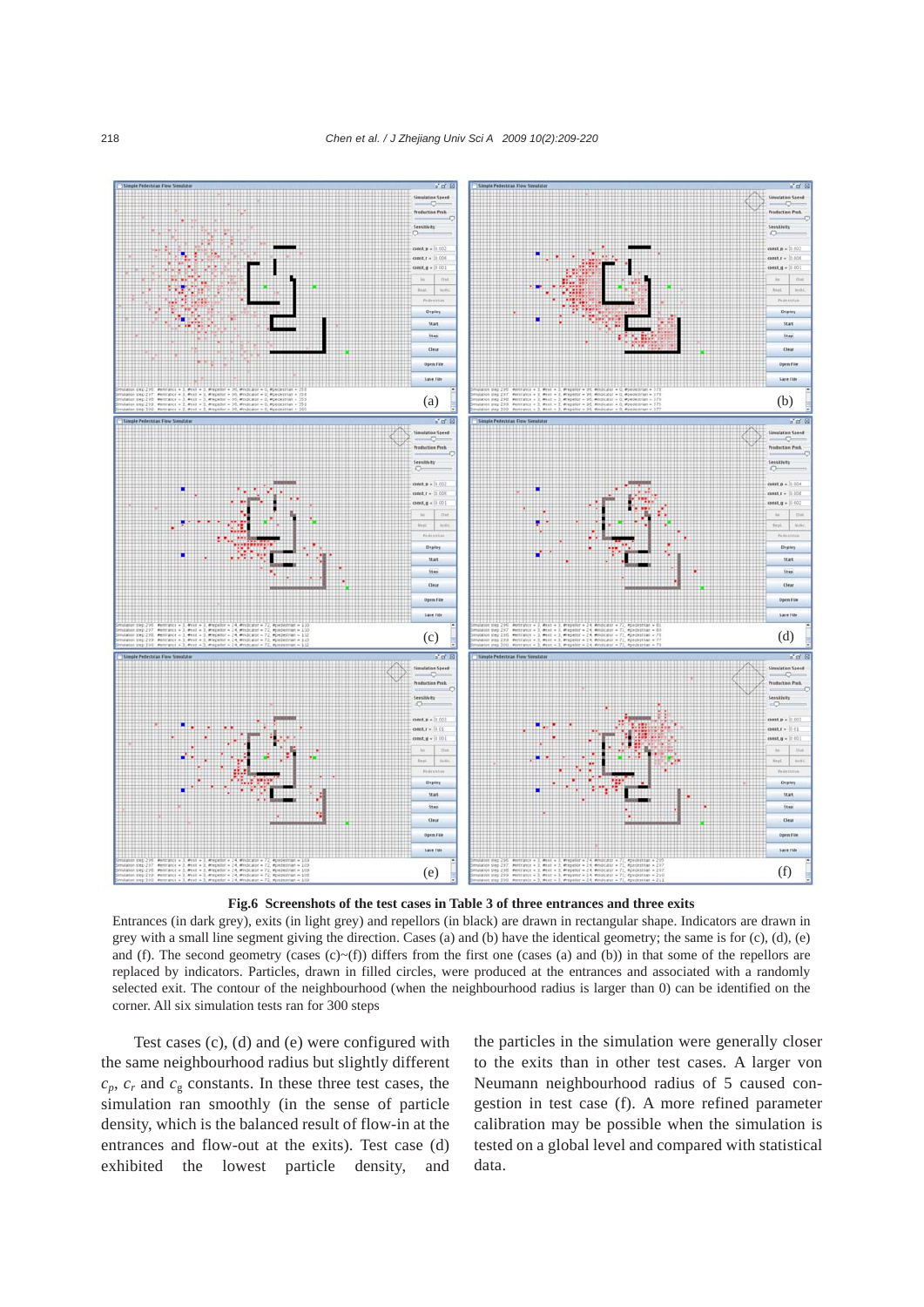#### FURTHER DISCUSSION

Since we have dealt with the general case  $v_{\text{max}} \geq$ 1 m/s, the refinement of the grid  $\Omega$  becomes possible. The other general case  $v_{\text{max}}$ <1 m/s would not be interesting, since this implies larger grid cells, and consequently the minimum space that a real pedestrian reserves exclusively for himself/herself is not realistic and therefore meaningless. Besides the neighbourhood Eq.(3) or Eq.(4) for objects of all types, we may introduce a second neighbourhood of a smaller radius *r'*, in which only particles will be counted. Among the particles a new kind of repulsive force can be defined. This has the advantage that, when we extend our model to simulate evacuation or emergency situations, we may encounter the fact that pedestrians are sometimes forced to stay much closer to each other than in the normal case. A more refined grid  $\Omega'$  enables multiple particles to be put into a single cell in the original grid  $\Omega$  and yet in this special case the interactions among the particles in the same cell in  $\Omega$  can be considered and evaluated on the grid  $\Omega'$ .

We also wish to point out that choosing a large radius for the neighbourhood may not be proper. This causes a quadratic increase in the computation and, on the other hand, a real pedestrian only takes into consideration the visible objects in the surroundings; this means that the visibility (i.e., the accessibility from the original particle) of the objects in the neighbourhood must be checked first before their influences on that particle can be computed, which is again very demanding in respect of computational complexity.

When we use the model for evacuation, Eq.(2) may be extended to the form like

$$
p=(m_p, p, O_p, r_p),
$$

with  $m_p$ ,  $\boldsymbol{p}$  and  $r_p$  unchanged, but equipped with an additional set

$$
O_p \subseteq O \times \mathbb{R}
$$

of all possible exits and their priority values. These priorities should be dynamically evaluated, so that an exit at  $o_p$  with the highest priority can always be determined and *p* can then take the form  $(m_p, p, o_p, r_p)$ , which fits into our original model. Under certain circumstances, e.g., in the case of an abnormally high particle density at a local position or when a particle takes 'irrational' moves continuously (which can be detected when the distance value toward the destination mentioned in the subsection of "Update scheme" does not diminish after a sufficiently long time period), other exits may be tried. This concerns navigation on a global level and goes beyond the realm of the current text.

#### **References**

- Black, P.E., 2004. Bresenham's Algorithm. Dictionary of Algorithms and Data Structures. U.S. National Institute of Standards and Technology. Http://www.nist.gov/dads
- Burstedde, C., Klauck, K., Schadschneider, A., Zittartz, J., 2001. Simulation of pedestrian dynamics using a twodimensional cellular automaton. *Phys. A*, **295**(3-4): 507-525. [doi:10.1016/S0378-4371(01)00141-8]
- Chopard, B., Masselot, A., 1999. Cellular automata and lattice Boltzmann methods: a new approach to computational fluid dynamics and particle transport. *Fut. Gen. Comput. Syst.*, **16**(2-3):249-257. [doi:10.1016/S0167-739X(99)000 50-3]
- Esser, J., Schreckenberg, M., 1997. Microscopic simulation of urban traffic based on cellular automata. *Int. J. Mod. Phys. C*, **8**(5):1025-1036. [doi:10.1142/S0129183197000904]
- Helbing, D., 1997. Verkehrsdynamik: Neue Physik-alische Modellierungskonzepte. Springer-Verlag Berlin Heidelberg (in German).
- Helbing, D., Farkas, I., Vicsek, T., 2000a. Simulating dynamical features of escape panic. *Nature*, **407**(6803): 487-490. [doi:10.1038/35035023]
- Helbing, D., Herrmann, H.J., Schreckenberg, M., Wolf, D.E. (Eds.), 2000b. Traffic and Granular Flow'99. Springer-Verlag Berlin Heidelberg.
- Hoogendoorn, S.P., Luding, S., Bovy, P.H.L., Schreckenberg, M., Wolf, D.E. (Eds.), 2005. Traffic and Granular Flow'03. Springer-Verlag Berlin Heidelberg.
- Keßel, A., Klüpfel, H., Wahle, J., Schreckenberg, M., 2002. Microscopic Simulation of Pedestrian Crowd Motion. *In*: Schreckenberg, M., Sharma, S.D. (Eds.), Pedestrian and Evacuation Dynamics. Springer-Verlag Berlin Heidelberg, p.193-200.
- Klüpfel, H.L., 2003. A Cellular Automaton Model for Crowd Movement and Egress Simulation. PhD Thesis, Universität Duisburg-Essen, North Rhine-Westphalia, Germany. Http://www.ub.uniduisburg.de/ETD-db/theses/available/ duett-08012003-092540/
- Nagel, K., Schreckenberg, M., 1992. A cellular automaton model for freeway traffic. *J. Phys. I Fr.*, **2**:2221-2229. [doi:10.1051/jp1:1992277]
- Nishinari, K., Kirchner, A., Namazi, A., Schadschneider, A., 2004. Extended floor field CA model for evacuation dynamics. *IEICE Trans. Inf. Syst*., **E87-D**(3):726-732.
- Palmer, A., Bailey, R., 1975. Sex differences and the statistics of crowd fluids. *Behav. Sci.*, **20**(4):223-227. [doi:10.